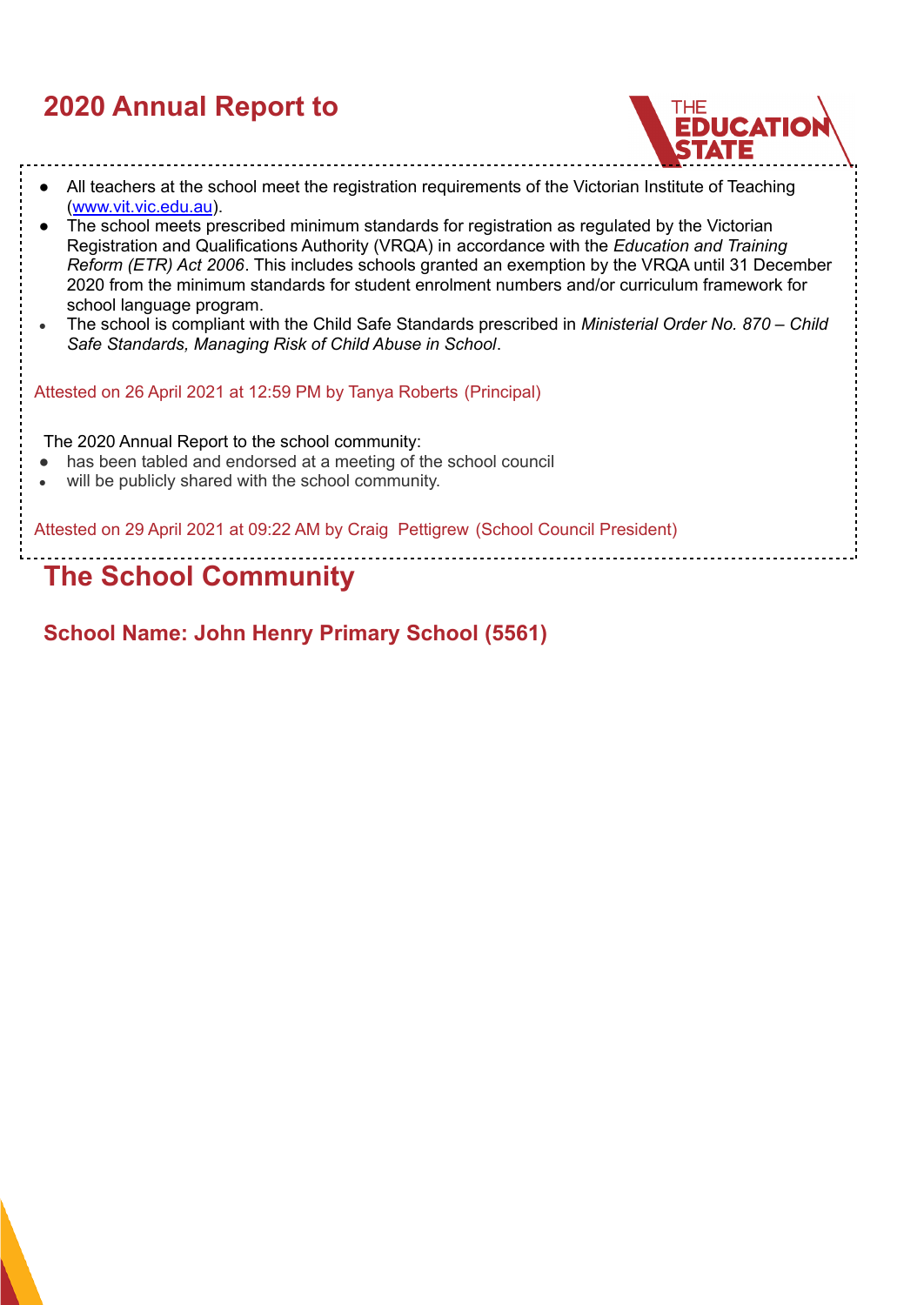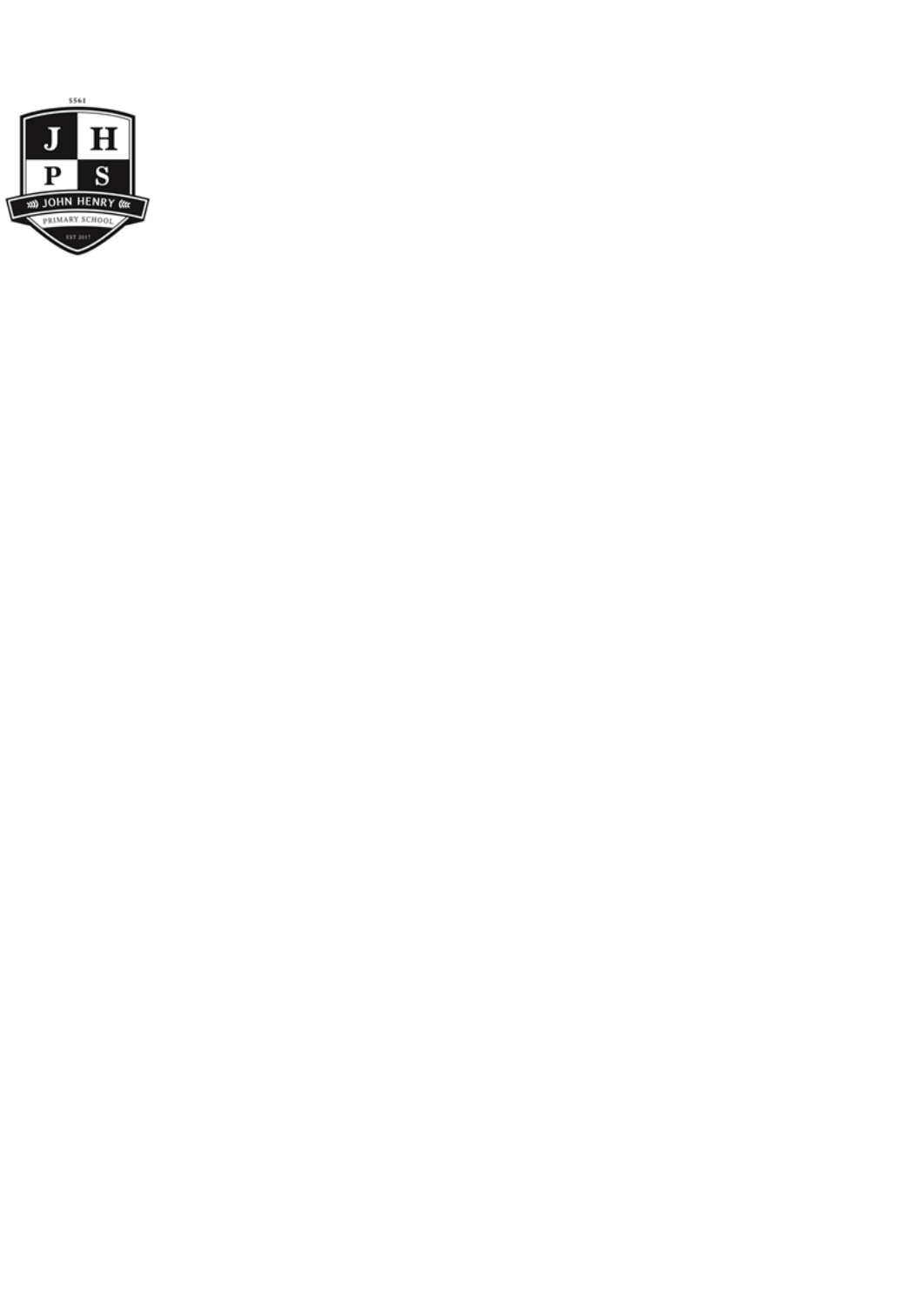

# How to read the Annual Report

# What has changed for the 2020 Annual Report?

#### **Improved appearance**

The appearance of the Performance Summary has been updated to more clearly represent information and to assist interpretation and comparison of individual school's data with state averages and similar school groups.

#### **School performance data**

The Victorian community's experience of COVID-19, including remote and flexible learning, had a significant impact on normal school operations. This impacted the conduct of assessments and surveys. Readers should be aware of this when interpreting the Performance Summary.

For example, in 2020 school-based surveys ran under changed circumstances, and NAPLAN was not conducted. Absence and attendance data may have been influenced by local processes and procedures adopted in response to remote and flexible learning.

Schools should keep this in mind when using this data for planning and evaluation purposes. Those schools who participated in the Student Attitudes to School survey in 2020 should also refer to the advice provided regarding the consistency of their data.

# What does the *'About Our School'* section refer to?

The About Our School section provides a brief background on the school, an outline of the school's performance over the year and future directions.

The 'School Context' describes the school's vision, values and purpose. Details include the school's geographic location, size and structure, social characteristics, enrolment characteristics and special programs.

The 'Framework for Improving Student Outcomes (FISO)' section includes the improvement initiatives the school has selected and the progress they have made towards achieving them.

# What does the *'Performance Summary'* section of this report refer to?

The Performance Summary includes the following:

#### **School Profile**

- student enrolment information
- the school's 'Student Family Occupation and Education' category
- a summary of parent responses in the Parent Opinion Survey, shown against the statewide average for Primary schools
- school staff responses in the area of School Climate in the School Staff Survey, shown against the statewide average for Primary schools

#### **Achievement**

- English and Mathematics for Teacher Judgements against the curriculum
- English and Mathematics for National Literacy and Numeracy tests (NAPLAN). *Note: NAPLAN tests were not conducted in 2020*

#### **Engagement**

Student attendance at school

#### **Wellbeing**

Student responses to two areas in the Student Attitudes to School Survey:

- Sense of Connectedness
- Management of Bullying

Results are displayed for the latest year and the average of the last four years (where available).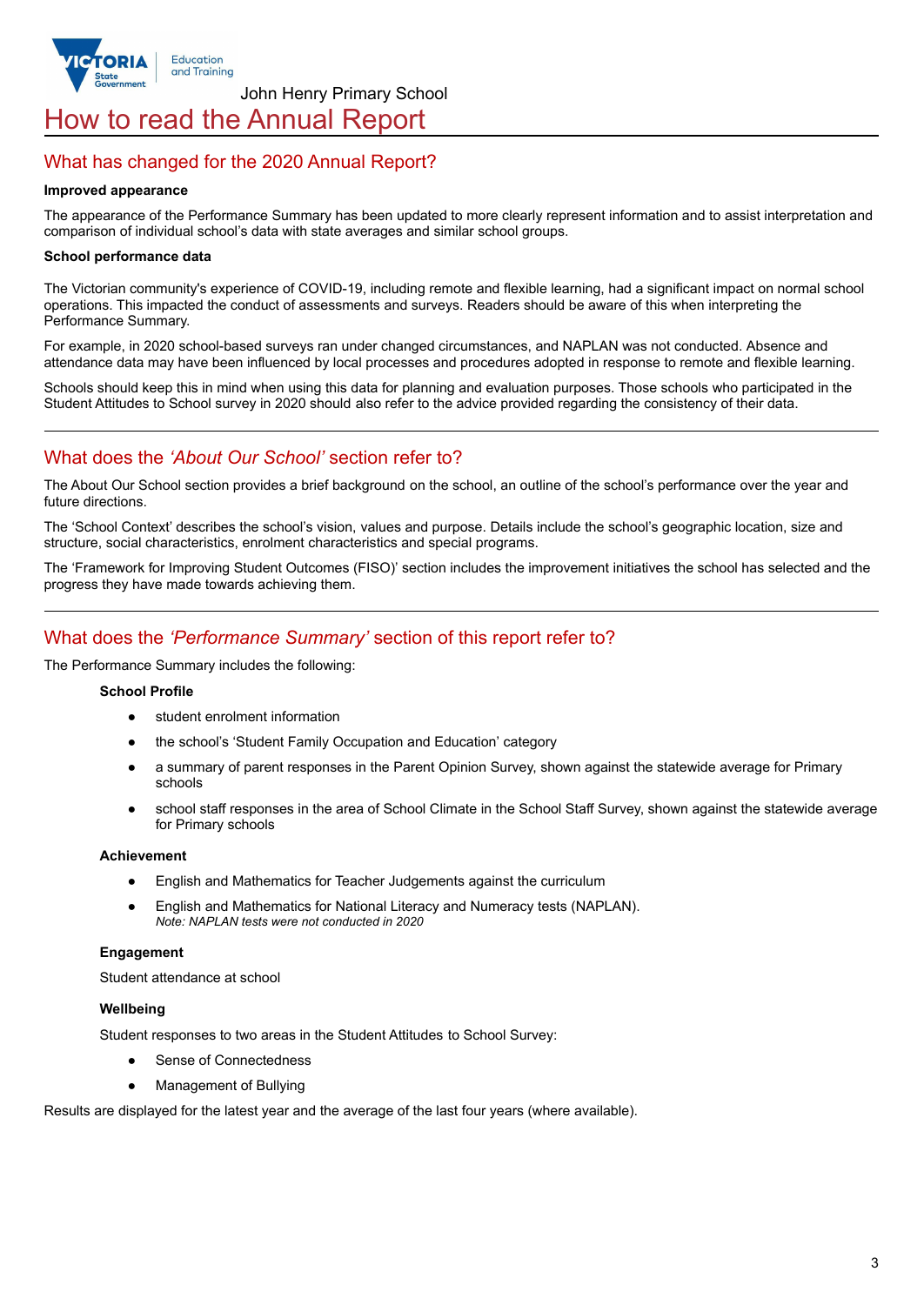

# How to read the Annual Report (continued)

# What do *'Similar Schools'* refer to?

Similar Schools are a group of Victorian government schools with similar characteristics to the school.

This grouping of schools has been created by comparing each school's socio-economic background of students, the number of non-English speaking students and the school's size and location.

# What does *'NDP'* or '*NDA*' mean?

'NDP' refers to no data being published for privacy reasons or where there are insufficient underlying data. For example, very low numbers of participants or characteristics that may lead to identification will result in an 'NDP' label. For the 2020 Student Attitudes to School survey, specifically, the similar school group averages are replaced by 'NDP' where less than 50% of schools in a given similar school group did not participate in the 2020 survey.

'NDA' refers to no data being available. Some schools have no data for particular measures due to low enrolments. There may be no students enrolled in some year levels, so school comparisons are not possible.

Note that new schools only have the latest year of data and no comparative data from previous years. The Department also recognises unique circumstances in Specialist, Select Entry, English Language, Community Schools and schools that changed school type recently, where school-to-school comparisons are not appropriate.

# What is the *'Victorian Curriculum'*?

The Victorian Curriculum F–10 sets out what every student should learn during his or her first eleven years of schooling. The curriculum is the common set of knowledge and skills required by students for life-long learning, social development and active and informed citizenship.

The Victorian Curriculum is assessed through teacher judgements of student achievement based on classroom learning.

The curriculum has been developed to ensure that school subjects and their achievement standards enable continuous learning for all students, including students with disabilities.

The 'Towards Foundation Level Victorian Curriculum' is integrated directly into the curriculum and is referred to as 'Levels A to D'.

'Levels A to D' may be used for students with a disability or students who may have additional learning needs. These levels are not associated with any set age or year level that links chronological age to cognitive progress (i.e. there is no age expected standard of achievement for 'Levels A to D').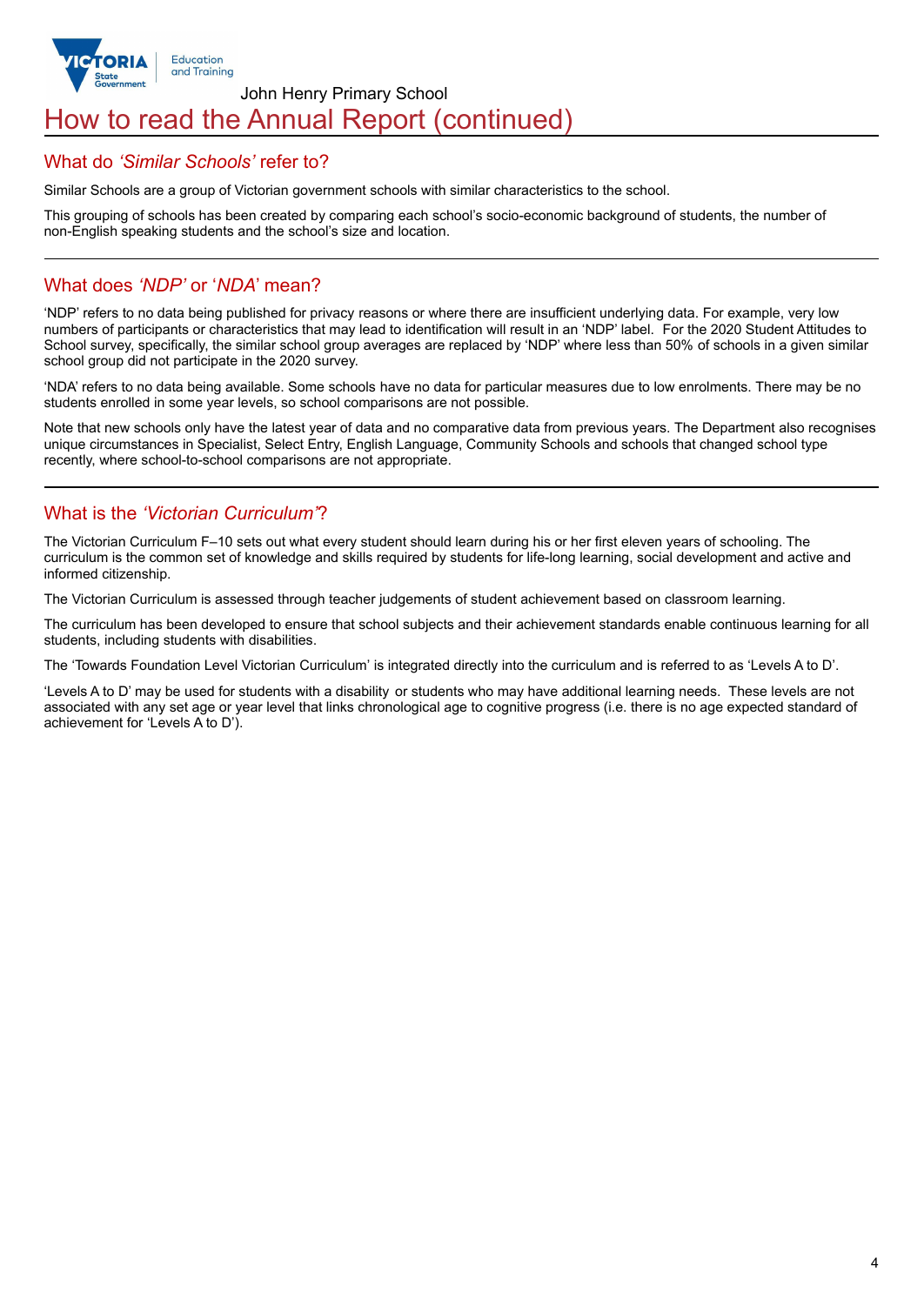

# **About Our School**

### **School context**

"At John Henry Primary School, we strive to provide the highest quality teaching and learning opportunities for our community."

John Henry Primary School officially opened its doors on the 1st of February 2017 with 412 students, it is situated in the South East Growth Corridor of Melbourne. Our school has approximately 960 students through Foundation to Year Six. John Henry Primary School is a Private Partnership School. The school's facilities are managed by Spotless, in conjunction with AMBER and the State Government. We also have an Early Childhood Learning Centre, Before and After School Care Program as well as a School Holiday Program all managed and operated by the YMCA. The school facilities include a combination of Learning Community Buildings and relocatable classrooms. There is also a purpose-built Stadium that meets all specifics for state level sporting competitions in basketball, volleyball and netball. We have both STEAM and Performing Arts relocatable classrooms.

Our JHPS staff have all been recruited for their varying skill sets, with a commitment to student centred learning being the number one driving force behind each of their appointments. The staff are very enthusiastic and dedicated to meeting the individual needs of all of our students and families. We currently have 43 classroom teachers, 11 specialist teachers and 20 education support staff, 3 assistant principals and 3 administration staff.

John Henry Primary School has been designed to support a contemporary pedagogical approach and to foster the development of a strong community. Providing an environment that encourages students to engage with and take ownership of their learning. 21st Century learning is underpinned by teaching practices, methods and spaces that are engaging and motivating. At John Henry Primary School our spaces complement current and evolving pedagogical practices and provide creative and energised learners and teachers. Our spaces enable social and collaborative learning opportunities, integrated curriculum delivery, a combination of teacher-directed and student-directed teaching and learning, independent and inquiry based learning, explicit and direct instruction, innovative and creating thinking, social and emotional development, relationship building, and deeper level problem-solving skills.

We expect our community to:

BE RESPONSIBLE BE RESPECTFUL BE LEARNERS BE SAFE

At John Henry Primary School, the students, parents and staff are all part of a unified community working hard to ensure the safety and well-being of all children whilst providing them with a challenging and rewarding educational experience. We recognise that the years spent in school are essential in building a foundation for happiness and success in life. Our caring and highly qualified professional staff provide our students with a safe and stimulating environment in which learning is the focus. Our aim is to provide students with a stage upon which they may excel in activities that involve leadership and global understanding. We promote a culture that fosters a positive self esteem and a sense of belonging by celebrating the achievement and success of each student.

# **Framework for Improving Student Outcomes (FISO)**

In the 2020 - 2023 School Strategic Plan we developed a series of targets based on building the performance of our students in the key areas of Literacy - Writing, Numeracy - Number and Student Agency. The 2020 Annual Implementation Plan was written with these goals and targets in mind, however by March of 2020 the education targets for all students across Victoria was challenged as we faced a global pandemic in COVID - 19. Below is a summary of the initial targets set, followed by the changing focus for our students and teachers as our school moved in and out of remote and flexible learning;

INITIAL 12 Month Target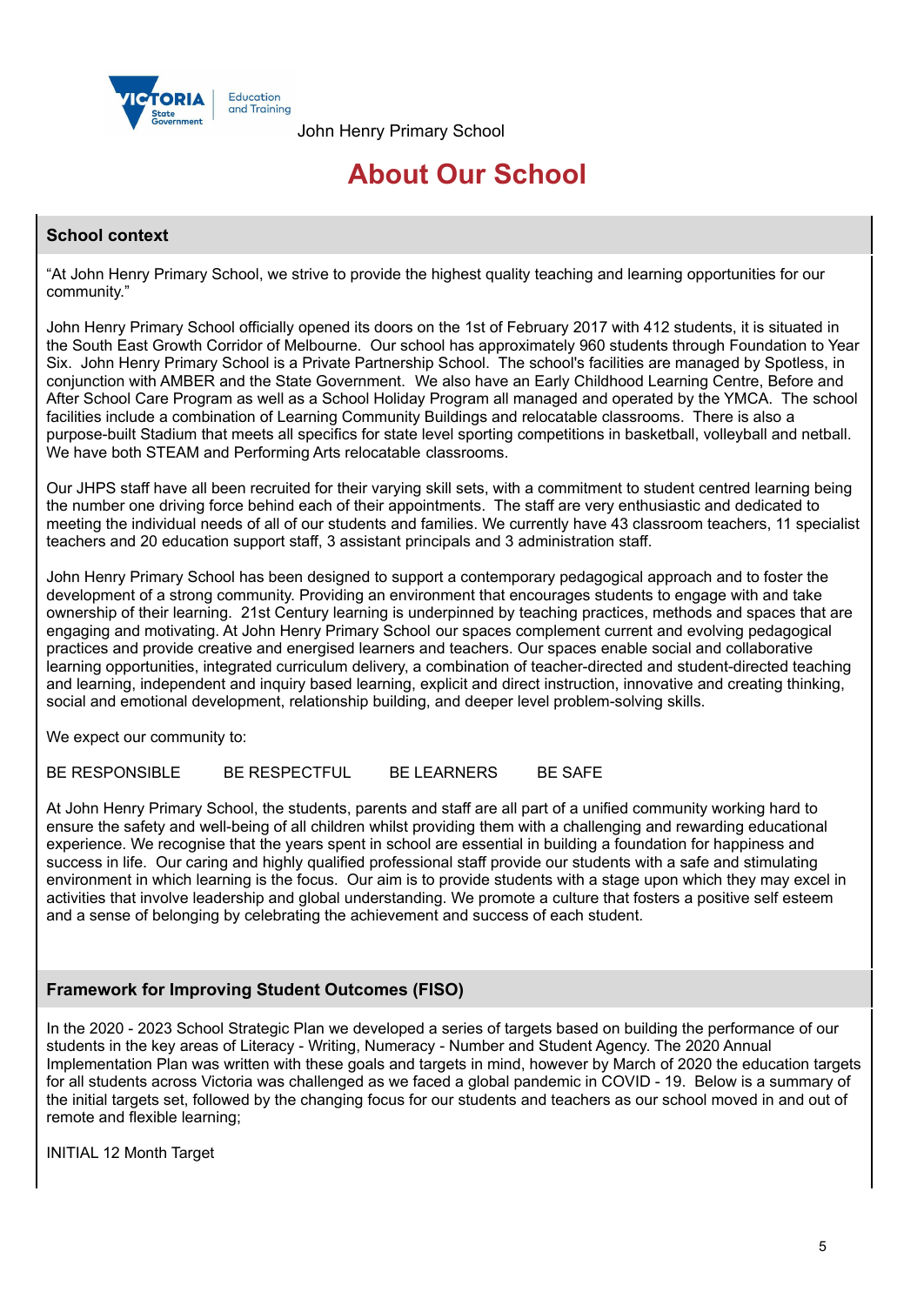

To improve students' outcomes in literacy **Writing** Increase top 2 bands Year 5 writing from 15% to 25%. Decrease bottom 2 bands Year 5 writing from 23% to 15%. Increase teacher judgment above expected level in writing (2018 Sem 2) from 18% to 25% in 2023.

KIS STRATEGIES:

Build staff capability to build and extend highly capable students in literacy. Develop a holistic understanding of the teaching of literacy. Embed evidenced based HITS integrated with DET literacy initiatives.

Actions Sheena Cameron (literacy place) JHPS Instructional Model Literacy Teaching Toolkit JHPS Instructional Model 'Clairty' - Lyn Sharrat

John Henry Primary School delivered on their commitment to improve the writing skills of student both when students worked on site and during remote and flexible learning. As our families and staff moved in and out of remote and flexible learning our targets were readdressed. We focused on ensuring each lesson was tailored to our students needs, using The Writing Book (Sheena Cameron) and the DET Literacy Portal as a guide to help us create a differentiated approach to our teaching.

Our teaching team has worked incredibly hard to up skill themselves on differentiated methods to target our students, in writing. A variety of teaching tools were used to match families needs and preferences. Using the Zoom In and Zoom Out approach has allowed us to meet the needs of our lower writers and target our higher writers. Differentiated explicit teaching groups through Webex and onsite (for essential workers children) allowed the students to develop the skills needed for each activity and understood what was needed to be 'successful' writers. Repeating similar activities and differentiating them accordingly, enabled students to consolidate their understanding and did not need to focus on learning new skills every week.

To improve student outcomes in numeracy Number and Algebra Increase the top 2 bands Year 5 number from 28% to 35%. Decrease low benchmarks growth from 20% to at or below 15%. To create - Increase Staff Opinion Survey (S.O.S) - use 2020 S.O.S data

KIS STRATEGIES:

Develop professional opportunities for collaboration with similar schools to enable a community of practice that focuses on numeracy targeting the individual and collective needs of capable learners. Build staff capability to build and extend highly capable students in numeracy. Embed sustainable processes in numeracy coaching/mentoring.

#### Actions

JHPS Instructional Model DET Numeracy Teaching Toolkit JHPS Instructional Model 'Clairty' - Lyn Sharrat

John Henry Primary School delivered on their commitment to improve the students skills in Numeracy. The key approaches used were as follows;

- Building capacity of our teaching team through professional reading expectations in the Booker Book prior to each new unit

- Discussions around incidental teaching and implementing it wherever and whenever possible. When this incidental teaching happens, it also helps our students understand how #mathsislife and #mathsislinked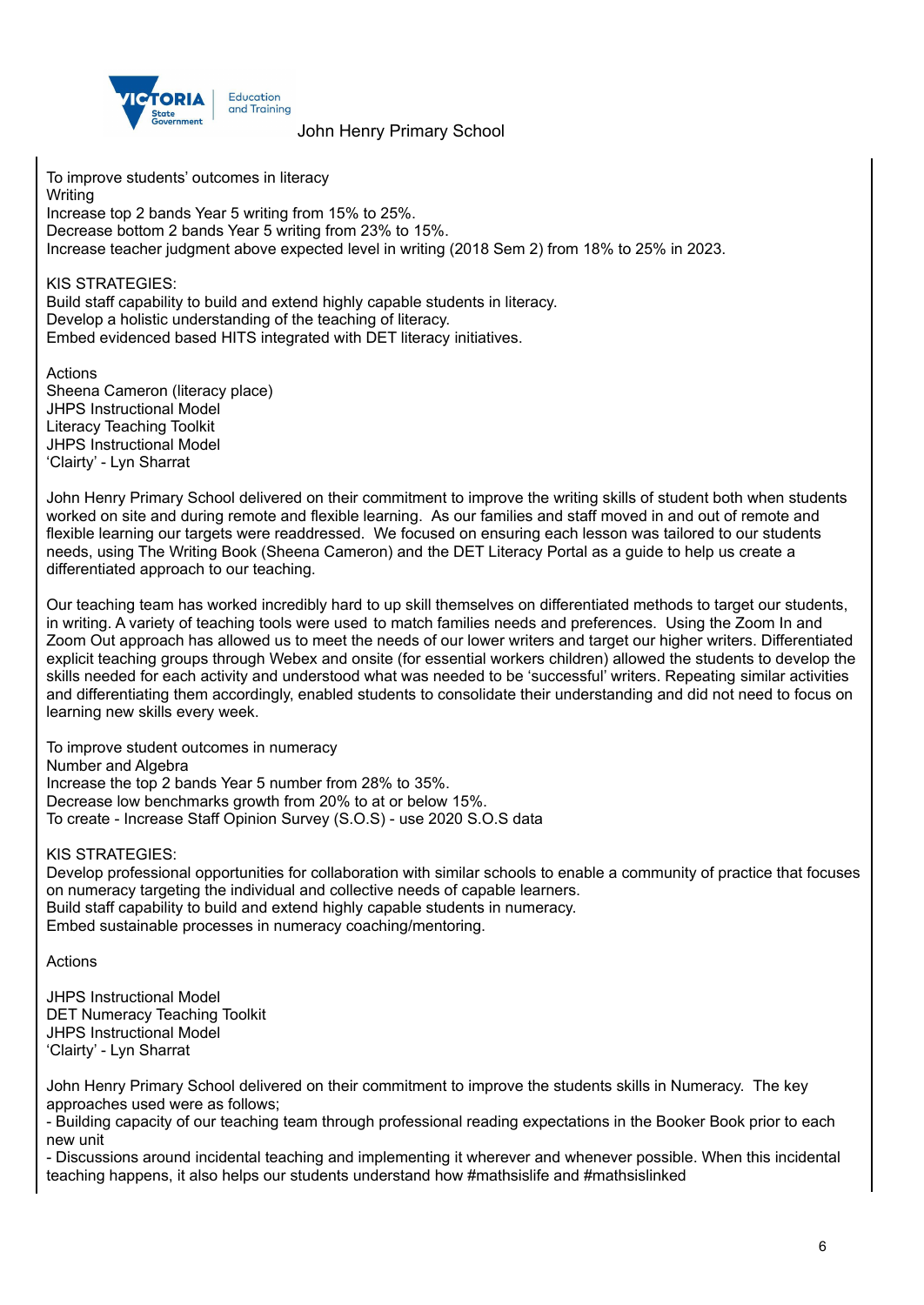

- Making sure we had a maths focus in our Webex sessions, with a maths focus to weekly targeted small group maths Webex sessions

- Pre and post testing at the beginning and end of each unit and using this data to 'point of need teaching of students. - Using the SNMY data to help us understand where the 'misconceptions' are. We have used this data to help guide our maths Webex tune ins (subitising)

Throughout the year the Numeracy team representatives reported back and reflected on their Year Level Team's progress (implementation of the instructional model, PD follow up, AIP, post remote learning priorities) They took on feedback and implemented improvements. Due to COVID-19 we did this virtually and in team meetings. Other than Term 1+4, the reflections were based on day to day teaching and learning rather than formal observations, as much of 2020 was remote learning. From these discussions we have identified areas for improvement in 2021, both individual and whole school (problem solving, extension, visual learning displays, SNMY as extension, moderation etc)

To increase student agency in their learning Students Attitude to School Survey Increase the Learning Confidence-Males from 76% to 85% positive. Increase Student Voice and Agency overall from 71% to 85% positive. Increase stimulated learning from 76% (males) to 85% positive.

K.I.S

Build teacher knowledge and capacity in the promotion of student agency. Empower staff to become active, self-regulating learners. Develop and promote practices and artefacts which support student agency.

Actions Amplify Growth Mindset Metacognition

John Henry Primary School delivered on their commitment to improve the student agency skills of our students in the following was; (the following operated during both ONSITE and Remote and Flexible Learning)

- Build student ownership of their learning
- Facilitate an SRC from F-6
- Facilitate a JHPS Leadership program
- Build staff capacity for students to co-construct Success Criteria (Years 4 6)

The teaching team and students at John Henry Primary School opt in for the Attitudes to school survey in 2020 with results being comparative to previous years. We also used the following assessment tools for ongoing assessment of our work;

- Survey to whole school on favourite subject (PE) and least favourite subject (Writing) identified.

- Student Leadership was developed with Kate from Cardinia Shire - every Thursday on developing student capacity for being leaders in the school and beyond.

- Student voice and agency has started to be developed across some communities - grade 3-6 (choice over menus in the morning - and students independently working on goals and taking ownership & responsibility for their own effort towards learning).

# **Achievement**

Across literacy and numeracy, students responded well to targeted WebEx sessions and staff were able to provide targeted lessons on specific skills in the senior school. This was more of a challenge in the junior school. Students that engaged with online content generally achieved higher outcomes. Unfortunately their were a number of families and students that found it difficult to engage in online learning and achievement was adversely affected as a result.

#### Highlights:

Staff and students were able to adapt to online learning and teaching. The creation of visual content (slides,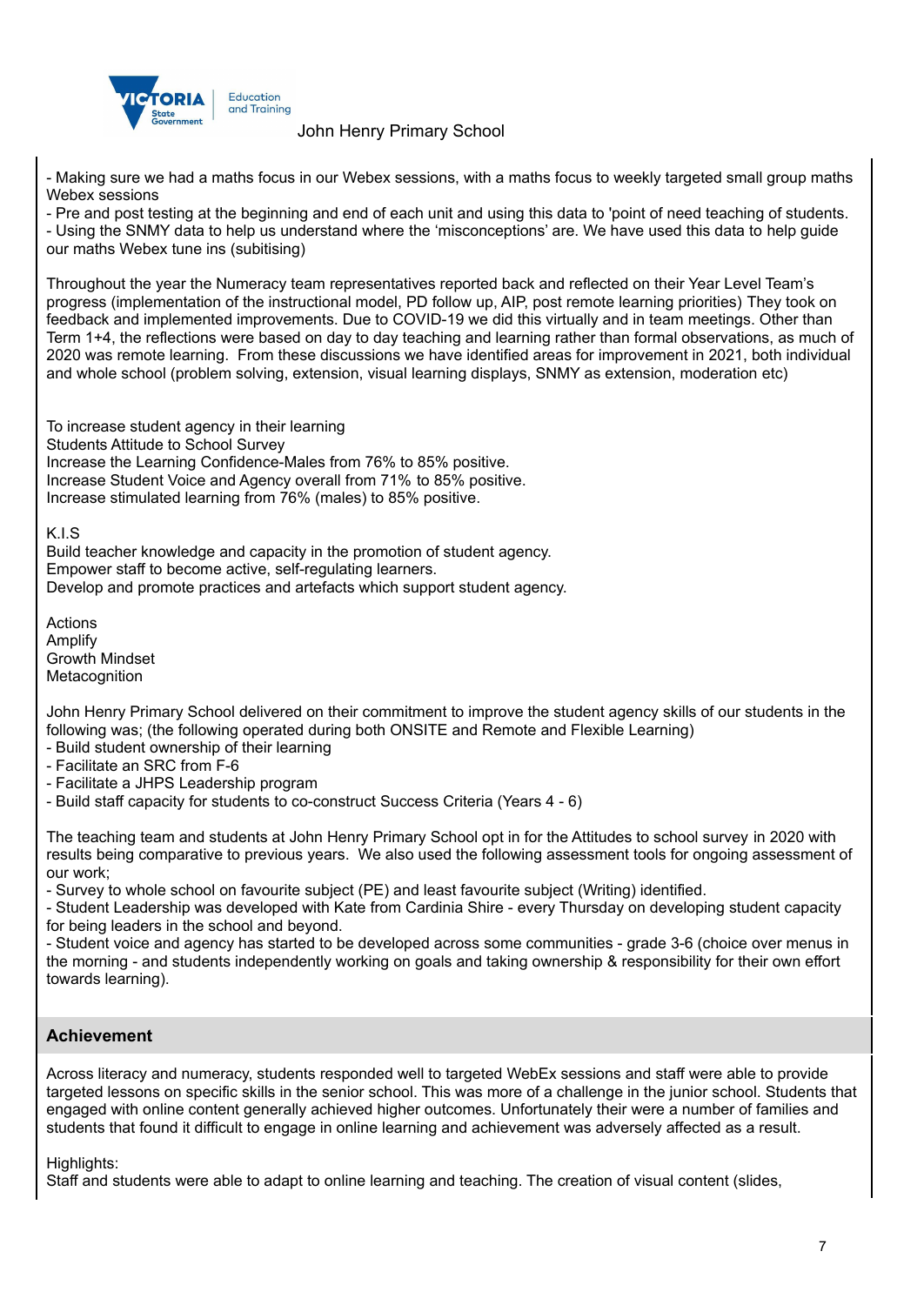

presentations etc) were instrumental tools that all staff applied in online learning formats to support and focus student learning.

Students and families at JHPS were able to engage with learning throughout 2020 in various ways. As a school we provided 3 distinct methods of learning:

- Online WebEx classes, with students able to access at least one targeted teaching session per day as well as one "check-in" session each morning. Many classes (especially in the senior school) had access to several lessons throughout the day. Staff were also differentiating lessons and "inviting" students to attend classes that best suited their needs.

- Offline planners, with content that could be done entirely without technology, For many of our families, this was the best way for them to access schooling.

- Daily YouTube. Staffed by our Learning Specialists, all families could tune in between 9 and 3:15 each day to access live/interactive teaching. Each day focused on open-ended literacy, numeracy, and key school subjects across the week.

Future Directions:

The use of presentations to support lessons is something that will continue to be used for relevant content. WebEx as a tool to engage with families that have difficulty engaging on-site.

The following were our 2020 AIP student achievement goals followed by our actual achievement against them. Please note that NAPLAN targets have been omitted due to COVID19 and NAPLAN being canceled in 2020.

**English** 

AIP Goal:

To increase Staff Judgement of students working above the expected level in writing by 5% (35% - 40%) Actual:

Students working above the expected level in writing was 25%

This goal was not achieved but it should be noted that although this was a significant drop off in achievement form 2019 (35%) this matches the target set out in our 4 year strategic plan.

School percent of students at or above age expected standards in English: 89.4% - (this is compared to 86.3% state average and 83.9% similar schools average).

Breakdown of achievement in literacy Reading and viewing 88% (38% above, 50% at level, 12% Below) Speaking and Listening 96% (15%, 81%, 4%) Writing 85% (25%, 60%, 15%)

Numeracy:

\*AIP goals were all centred on NAPLAN achievement (To increase the top 2 bands in Yr. 5 NAPLAN NUMBER by 3%, To decrease the number of students working in the bottom 2 bands in NAPLAN Number by 5%)

Actual Achievement (Staff Judgement):

Numeracy - School percent of students at or above age expected standards is 90.5% (this is compared to 85.2% state average and 83.4% similar schools average).

Achievement breakdown for number and algebra: 29% above, 61% at level and 9% below level (this is a shift of -7% above, +1% at level and +5% below level form 2019)

PSD student goals were adapted to suit the online and home learning environment. PSD goal setting and monitoring meetings were shifted to WebEx to allow families access. This is something we will continue to offer to families that struggle with attending on-site PSD meetings in the future. PSD students were also invited to attend on-site part-time (when it was appropriate to do so, i.e. at-risk students) to help them continue to work on many of their social and emotional goals. During term 3 lockdown, ESO staff were also running additional WebEx sessions for PSD students to work on goals and support them in their learning.

Many of our PSD students experienced success in achieving their learning goals in 2020.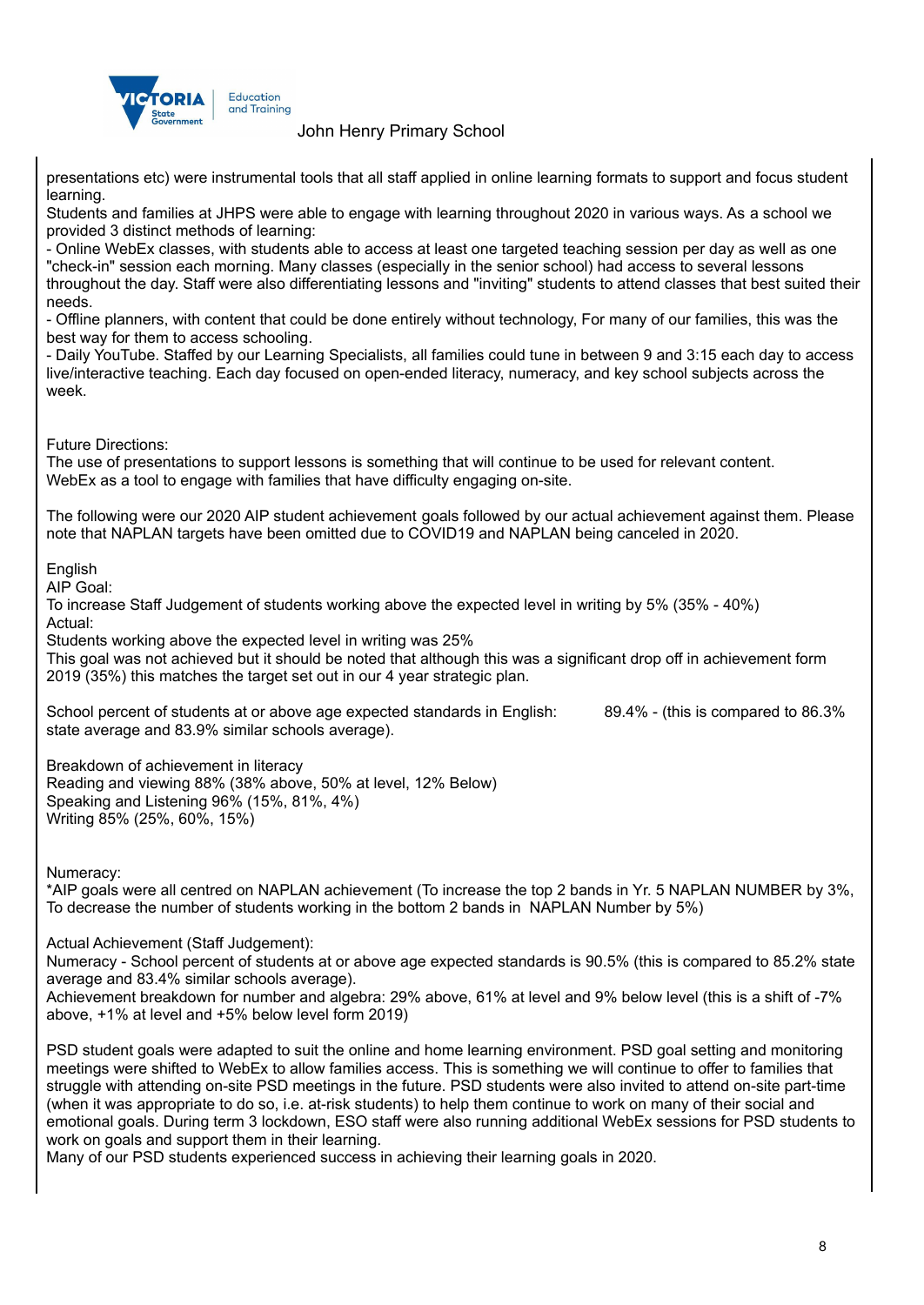

## **Engagement**

In 2020, our KIS focus was "empowering students and building school pride" - to develop and promote practices and artefacts which support student agency. At the beginning of the year, our Step into Success Program was implemented and then post COVID was reinforced and further enhanced during term 4 when students were back on site. It was essential to re-establish our Vision, connections, expectations and our positive school wide behaviour practices. During COVID, students were given opportunities to engage in whole class, small group focus and for our PSD students, one on one webex meetings for the teaching and learning of literacy and numeracy throughout the school week. The development and up-skilling of staff capacity in the use of Webex allowed for staff to continue to target the individual learning needs and engagement of the students.

Student agency varied between students in each class, year levels and across the school. Some students engaged well during remote learning, taking ownership and responsibility for their learning whilst others engaged in a different manner and chose their own adventures. If family members continued to work full time from home, the chose your own adventure option was seen as a positive manageable engagement opportunity for learning. Students were required to hand in 2 set tasks per week in which they were provided with targeted feedback for future goal setting. Google Classrooms in grades 4-6 was an enabling factor that allowed students to have agency over their learning during the COVID period. Weekly rubrics and learning tasks were provided to students and they worked at their own pace, encouraged to be independent and have ownership over their "effort" for completing the learning tasks.

A highlight during COVID was the creation of a John Henry Primary School YouTube channel whereby staff facilitated virtual open ended learning and engagement activities from 9-3.15 each day. The development of QUIZZIZ and Mamma Maries Cooking segments engaged not only students but whole family members. This is a practice that we will continue in 2021.

Prior to term 4 return to school - staff assessed every student on reading, writing and numeracy (number focus), allowing staff to know exactly where students were and plan for point of need teaching upon their return to onsite learning. Feedback was provided immediately to students and families to set future goals for teaching and learning. Students were also ranked according to the effort they put into their own learning as a base for setting future goals. This survey will be undertaken again at the end of term 1, 2021 to see if students have increased in their agency and effort.

Student agency in the curriculum, planning and learning has seen students knowing their learning goals and next steps. Learning Intentions are visible in most learning communities and success criteria is sometimes co-constructed with students, particularly in years 3-6 however this practice needs to be consolidated and refined in 2021. In 2020 staff taught Social and Personal Competencies and growth mindset language and strategies in term 1, with an emphasis on this upon return to onsite learning in term 4. Positive psychology and growth mindset training was put on hold due to COVID and will be undertaken in 2021.

Peer to peer feedback and student to teacher feedback wasn't explicitly developed in 2020 with the interruption of COVID - the nature of exposing students to this strategy was not able to be facilitated through remote learning. In 2021, this will be a focus though Formative Assessment (Responsive Teaching) practices and strategies. Student Leadership continued throughout the COVID period via Webex each week. Opportunities were provided for the student leaders to be exposed to leading, being involved and having a voice in community change and development (various Cardinia Shire Projects - playground design, Cardinia Life menu options and logos and being on panels for supervision of crossing staff).

SRC continued post COVID with a focus on connection & students having a voice in their communities. A highlight was the SRC Colour Run on the first Friday upon return back to school in Term 4. We raised over \$15,000, which has been our largest fund raiser to date, going towards line marking around the school.

Our engagement levels during COVID was high with the Average number of days absent for 2020 across the whole school was 12.5 compared to similar schools of 15.2 and the state average of 13.8. This is perhaps due to the flexibility and variety of experiences and opportunities our families were provided during the COVID period.

#### **Wellbeing**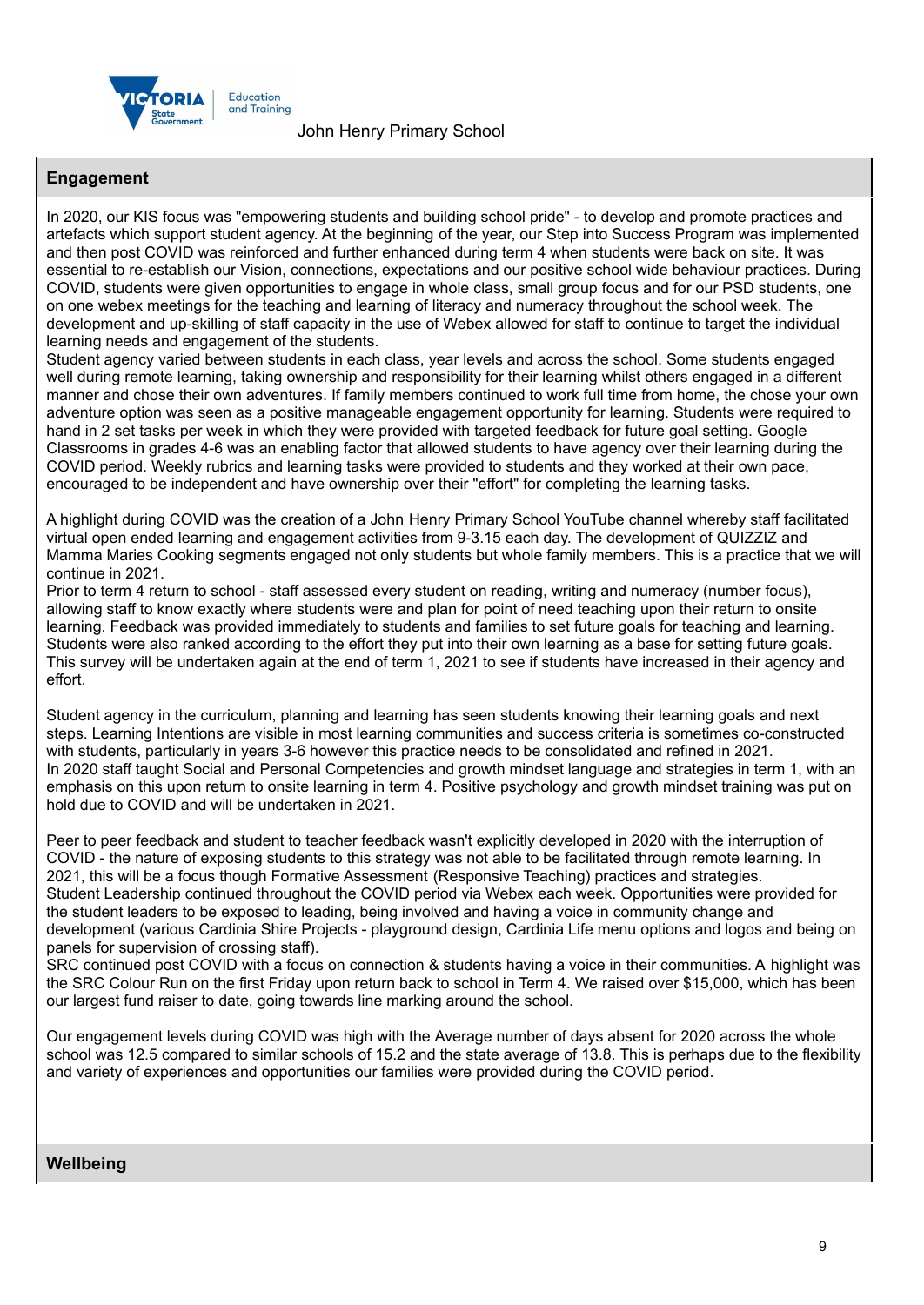

In 2019 we employed a family support worker and post remote and flexible learning during COVID 2020, we added to our wellbeing team by employing a Mental Health and Wellbeing Coordinator. Therefore creating a JHPS Wellbeing Hub. The addition of the wellbeing officer, enabled families access to an experienced officer, who was local in the Pakenham area and in the field of wellbeing, with a wide variety of connections to external services and agencies. As will the family support worker, the focus was not to provide a counselling service however provide connections and strategies for families and staff to empower students to become more independent and resilient in their day to day functioning. It was evident during the pandemic that we needed to support families in a manner that we had not been previously exposed to. Many families struggled and we anticipated that they were going to see the school as the hub for connections and support. The Wellbeing Hub was open every afternoon for families to drop in and connect whether it be with other families or the wellbeing officer. This is a practice that will continue in 2021 and beyond. In term 4, post remote learning, staff focused heavily on the wellbeing of students and the explicit teaching of Social and Personal Capabilities for all students once a week. The focus was on their own personal development of social and self-awareness management strategies which included recognition and expression of emotions, continuation on the development of resilience, relationships and diversity and collaboration. Staff also identified students that had re-engaged and integrated back into school life well and those that would need additional support. With the expertise of the wellbeing staff now onsite, Seasons for Growth, Feelings is Thinking and Social Groups were identified as key programs to re-engage and connect our students. Staff and parent input was sought and the programs have been facilitated in 2021.

During the first round of remote and flexible learning in 2020, our staff made weekly phone calls to families to "check in". These conversations were very much from a wellbeing lens and staff often found the conversations focused on how the family was 'coping' during the lockdown period as opposed to the focus being purely on the teaching and learning. Staff capacity and skill development on making phone calls to families was for some, overwhelming and this led to a professional learning for staff on effective parent communication. Positive relationships with many families were developed as a result of these weekly phone calls. We took feedback on from some families, during the first lockdown, that they felt they were being 'checked up on' and some felt the pressure to do more with their students at home whilst trying to still work from home either in a part time or full time capacity. This resulted in a change in our practice for the second period of remote and flexible learning. Some families wanted more webex time and phone calls, some less, some none at all. However we still felt it critical to make contact with all families at least once a week. All communication with families was recorded on COMPASS and as a staff, we hadn't truly realised the importance and impact of accurate recording.

The success of and continuation of 'Afternoon Groups' for our students who are funded under the Program for Students with Disabilities gave an opportunity for our Education Support Staff to continue to develop positive relationships with students across the school. Three afternoons a week, our funded students are engaged in structured learning opportunities, where they develop their emotional and social skills whilst participating in activities that were of an interest to them. The Education Support staff implemented the 'Rock and Water' program and strategies for these students, generating enthusiasm from students and staff. Due to the success of this model for our PSD students, during the first remote and flexible learning, we invited these onsite for one day a week to participate in a modified 'Groups" day. It was necessary to keep these students connected and engaged.

Our ATTS survey data needs to be acknowledged and celebrated for 2020 as staff worked hard and put in a great amount of effort to focus on the wellbeing needs of their cohort of students. Although the data is somewhat different to that of previous years, it is still reflective of the work our staff do and is comparative to that of similar schools and state averages. Our Sense of connectedness in 2020 was 89.5% as opposed to similar schools which was 78.8% and the state average of 79.2%.

The Management of Bullying in 2020 was 88.3% as opposed to similar schools of 78.1% and the state average of 78.0%.

# **Financial performance and position**

The collection rate of our Essential Education Items was very high in 2020 and was above the predicted 95%. This in large was as a result of CSEF being allowed to be used for fees as this helped some families finalise their contributions. This collection rate was important as our booklist was very depleted with nearly all of our stationary being sent home throughout 2020 to support the families with the students home learning. We have a very inclusive community culture which I believe facilitates our good collection rates which I anticipate being back around the +95%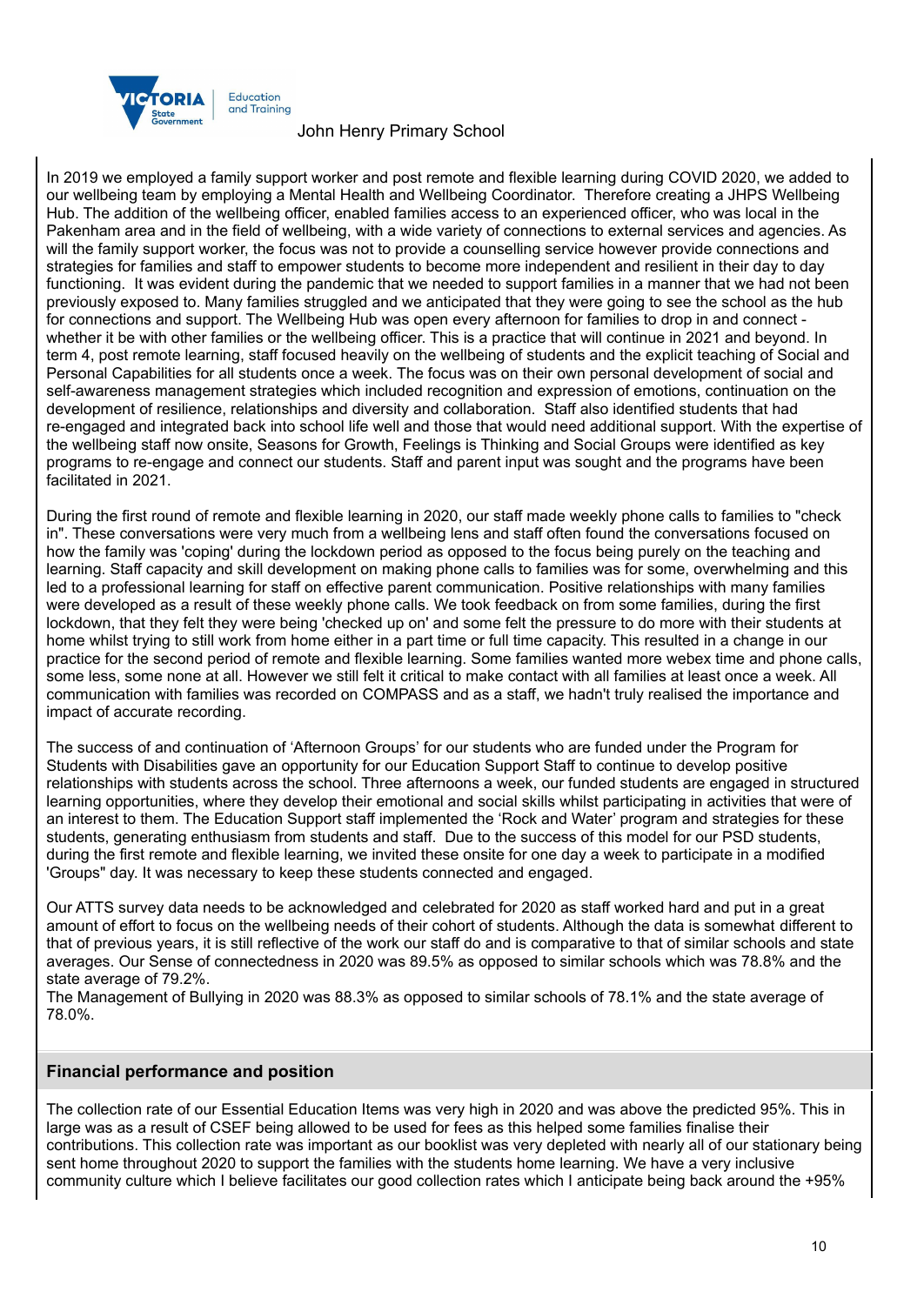

again in 2021.

Along with the Essential Education Items we work hard with our families to assist in the payment process for all camps, excursions and student laptop programs. Around 20% of our families access CSEF funding and we receive around \$30,000 annually through CentrePay.

Overall expenditure in 2020 was down by a little over 20% despite our student numbers increasing by more than 10%. This represents a saving of \$280,000 on 2019 or \$320 per student. I foresee this spend increasing in line with our student numbers in 2021 with students being back on site full time and some of our initial assets needing replacing. Despite the predicted increased spend of just over \$80,000 the spend per student remains around \$920.00.

**For more detailed information regarding our school please visit our website at <http://jhps.vic.edu.au/>**

# **Performance Summary**

The Performance Summary for government schools provides an overview of how this school is contributing to the objectives of the Education State and how it compares to other Victorian Government schools.

All schools work in partnership with their school community to improve outcomes for children and young people. Sharing this information with parents and the wider school community helps to support community engagement in student learning, a key priority of the Framework for Improving Student Outcomes.

Refer to the 'How to read the Annual Report' section for help on how to interpret this report.

# SCHOOL PROFILE

#### **Enrolment Profile**

A total of 882 students were enrolled at this school in 2020, 410 female and 472 male.

25 percent of students had English as an additional language and 1 percent were Aboriginal or Torres Strait Islander.

#### **Overall Socio-Economic Profile**

The overall school's socio-economic profile is based on the school's Student Family Occupation and Education index (SFOE) which takes into account parents' occupations and education.

Possible socio-economic band values are: Low, Low-Medium, Medium and High.

This school's socio-economic band value is: Low - Medium

#### **Parent Satisfaction Summary**

The percent endorsement by parents on their school satisfaction level, as reported in the annual Parent Opinion Survey.

Percent endorsement indicates the percent of positive responses (agree or strongly agree) from parents who responded to the survey.

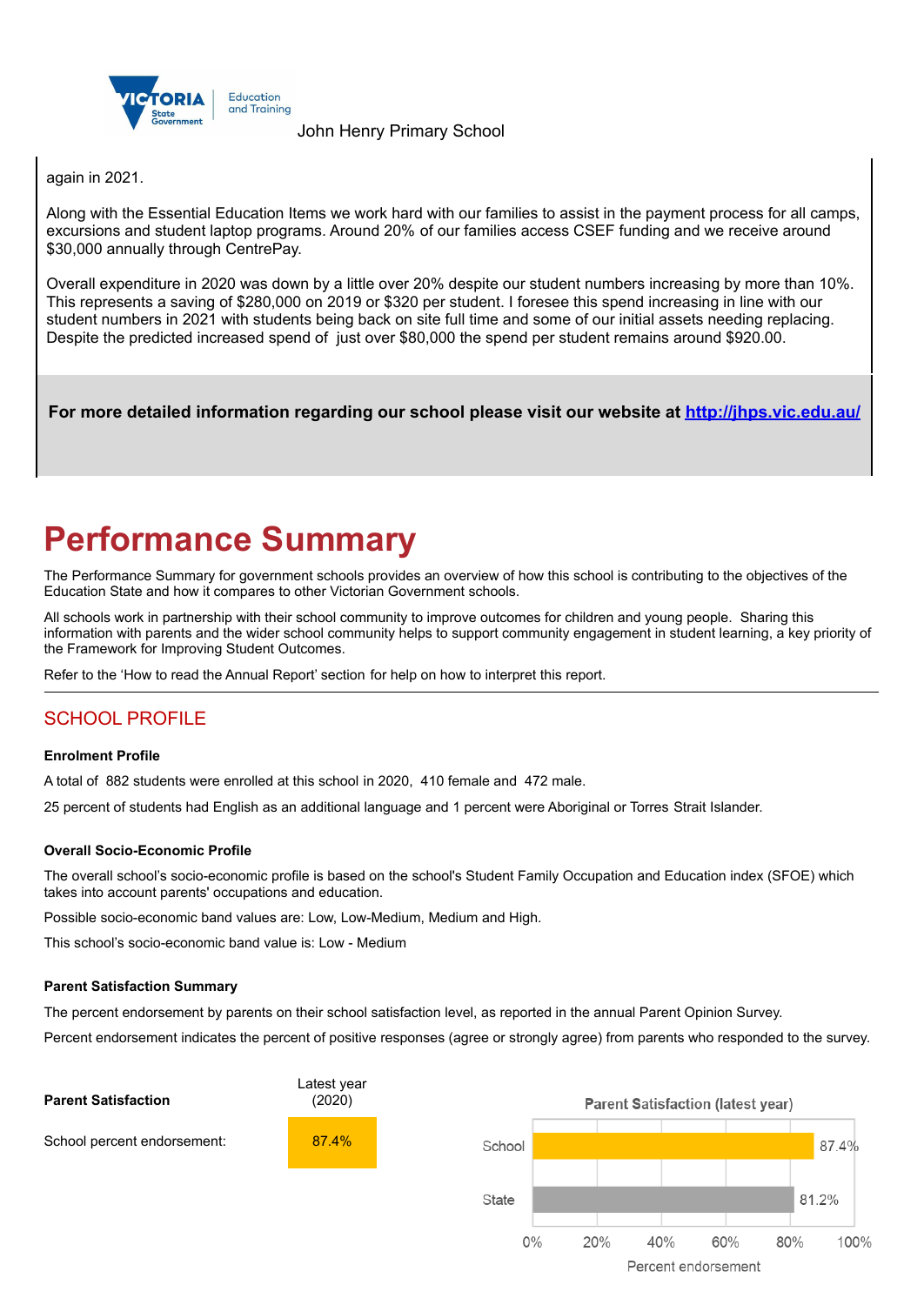

State average: 81.2%

### **School Staff Survey**

The percent endorsement by staff on School Climate, as reported in the annual School Staff Survey.

Percent endorsement indicates the percent of positive responses (agree or strongly agree) from staff who responded to the survey. Data is suppressed for schools with three or less respondents to the survey for confidentiality reasons.

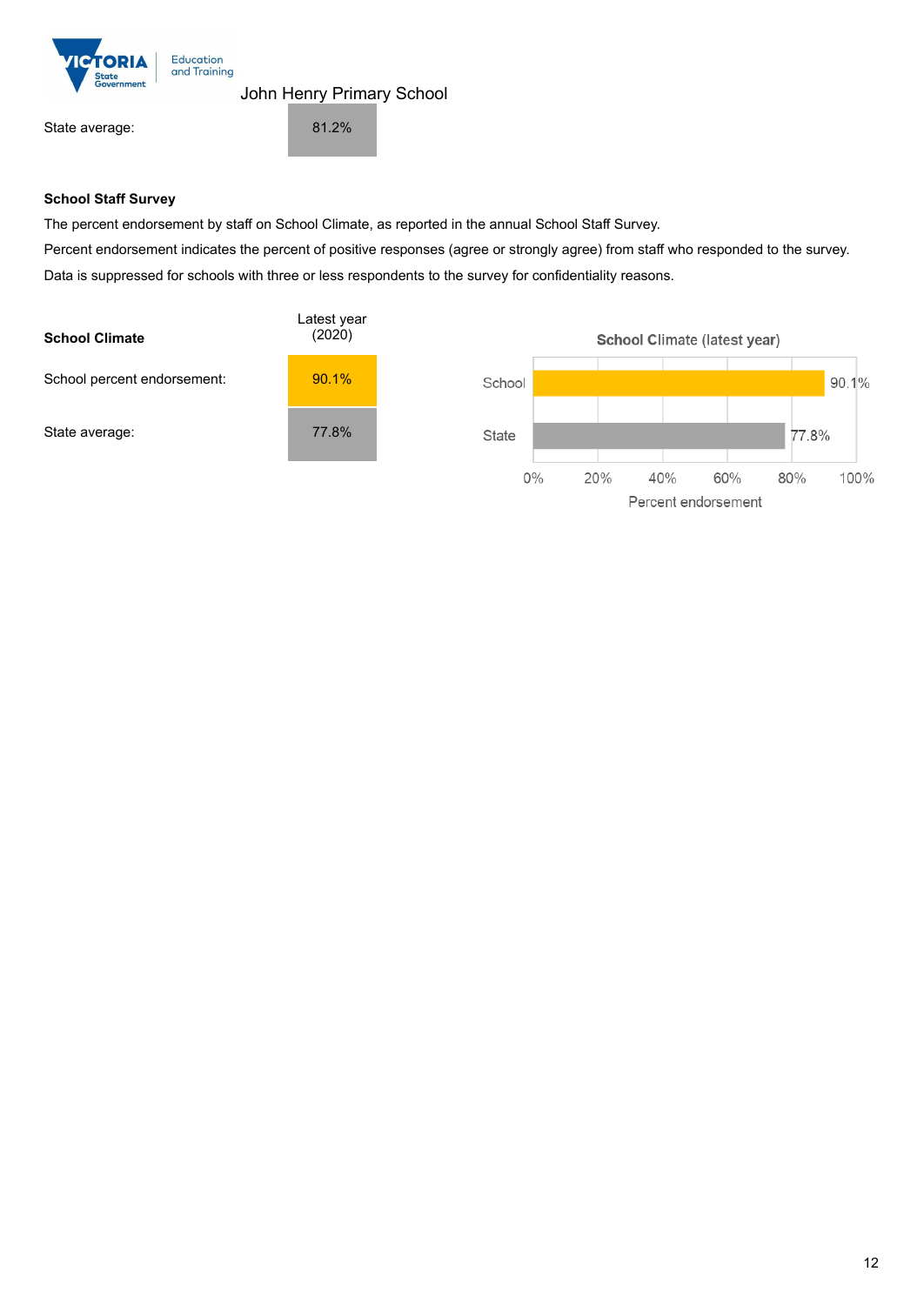

# ACHIEVEMENT

*Key: 'Similar Schools' are a group of Victorian government schools that are like this school, taking into account the school's socioeconomic background of students, the number of non-English speaking students and the size and location of the school.*

#### **Teacher Judgement of student achievement**

Percentage of students working at or above age expected standards in English and Mathematics.



#### **NAPLAN**

NAPLAN tests were not conducted in 2020.

#### **NAPLAN Learning Gain**

NAPLAN learning gain is determined by comparing a student's current year result to the results of all 'similar' Victorian students (i.e. students in all sectors in the same year level who had the same score two years prior).

NAPLAN tests were not conducted in 2020.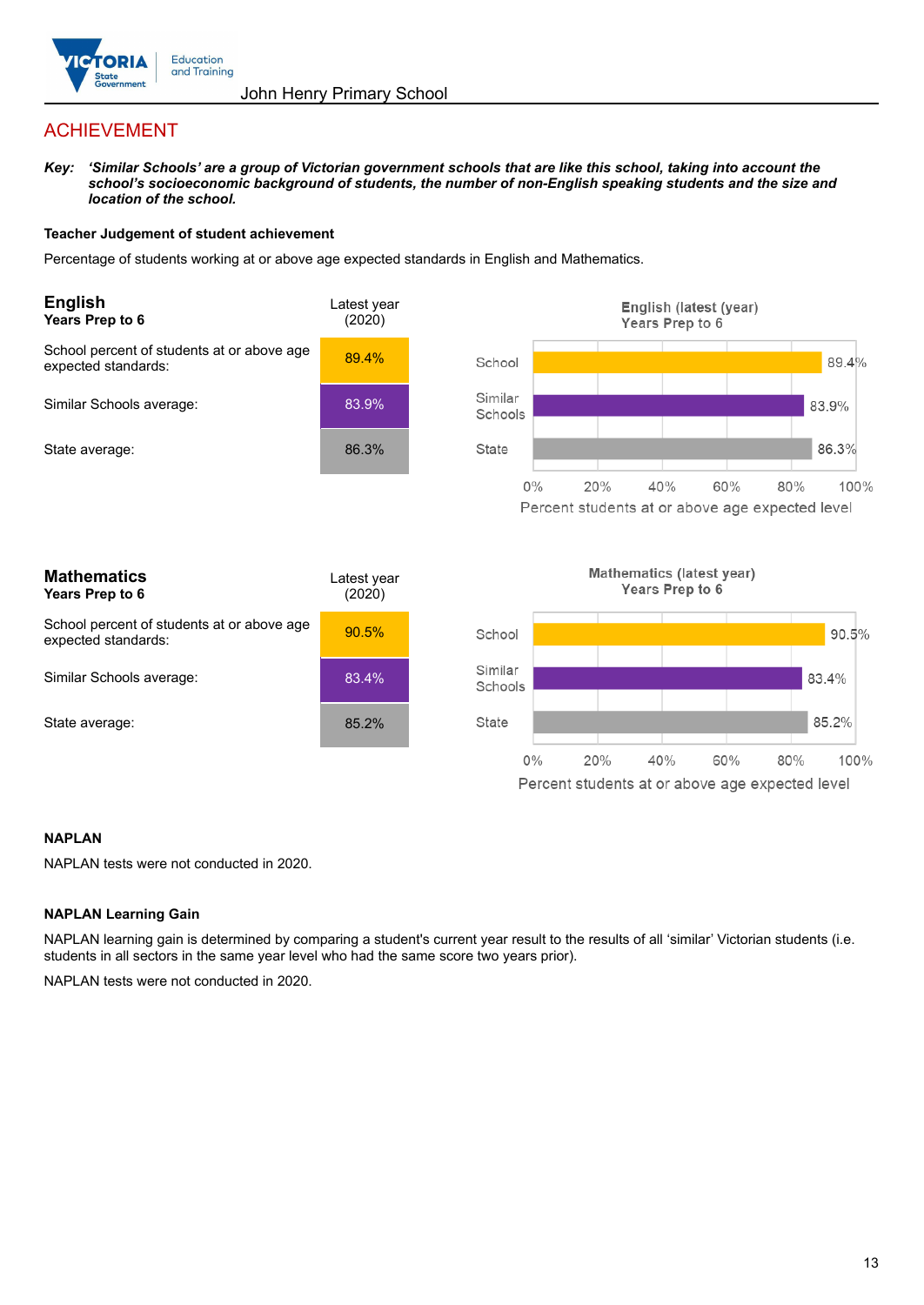

# ENGAGEMENT

*Key: 'Similar Schools' are a group of Victorian government schools that are like this school, taking into account the school's socioeconomic background of students, the number of non-English speaking students and the size and location of the school.*

#### **Average Number of Student Absence Days**

Absence from school can impact on students' learning. Common reasons for non-attendance include illness and extended family holidays. Absence and attendance data in 2020 may have been influenced by local processes and procedures adopted in response to remote and flexible learning.



#### **Attendance Rate (latest year)**

|                                             | Prep | Year | Year 2 | Year 3 | Year 4           | Year 5 | Year 6 |
|---------------------------------------------|------|------|--------|--------|------------------|--------|--------|
| Attendance Rate by year level<br>$(2020)$ : | 94%  | 93%  |        |        | 720 <sub>6</sub> |        | 93%    |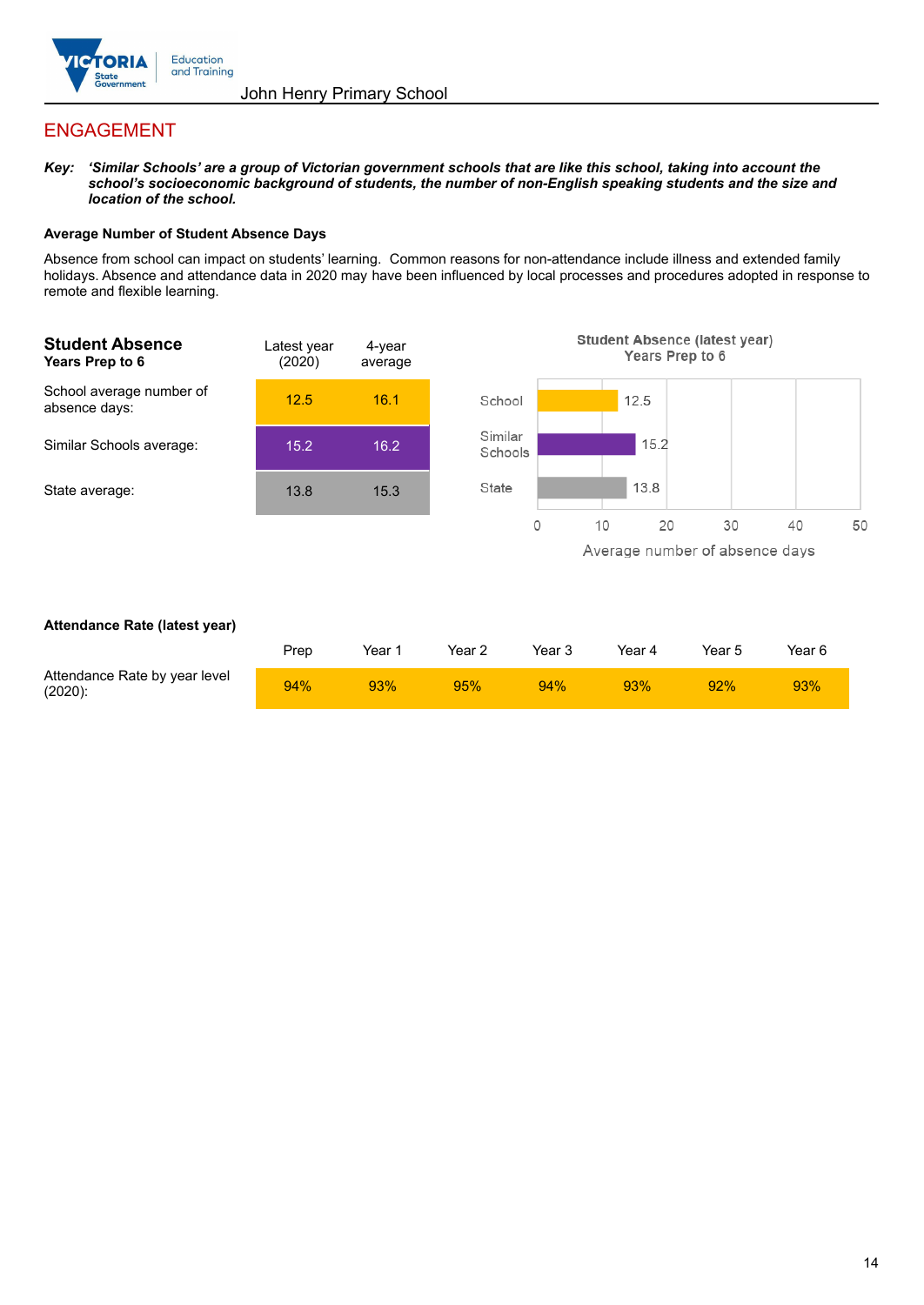

# **WELLBEING**

*Key: 'Similar Schools' are a group of Victorian government schools that are like this school, taking into account the school's socioeconomic background of students, the number of non-English speaking students and the size and location of the school.*

#### **Student Attitudes to School – Sense of Connectedness**

The percent endorsement on Sense of Connectedness factor, as reported in the Attitudes to School Survey completed annually by Victorian Government school students, indicates the percent of positive responses (agree or strongly agree).

Schools who participated in the Student Attitudes to School survey in 2020 should refer to the advice provided regarding the consistency of their data.



Due to lower participation rates and differences in collection methodology in 2020, data are often not comparable with previous years or within similar school groups. Care should be taken when interpreting these results.



#### **Student Attitudes to School – Management of Bullying**

The percent endorsement on Management of Bullying factor, as reported in the Attitudes to School Survey completed annually by Victorian Government school students, indicates the percent of positive responses (agree or strongly agree).

Schools who participated in the Student Attitudes to School survey in 2020 should refer to the advice provided regarding the consistency of their data.



Due to lower participation rates and differences in collection methodology in 2020, data are often not comparable with previous years or within similar school groups. Care should be taken when interpreting these results.

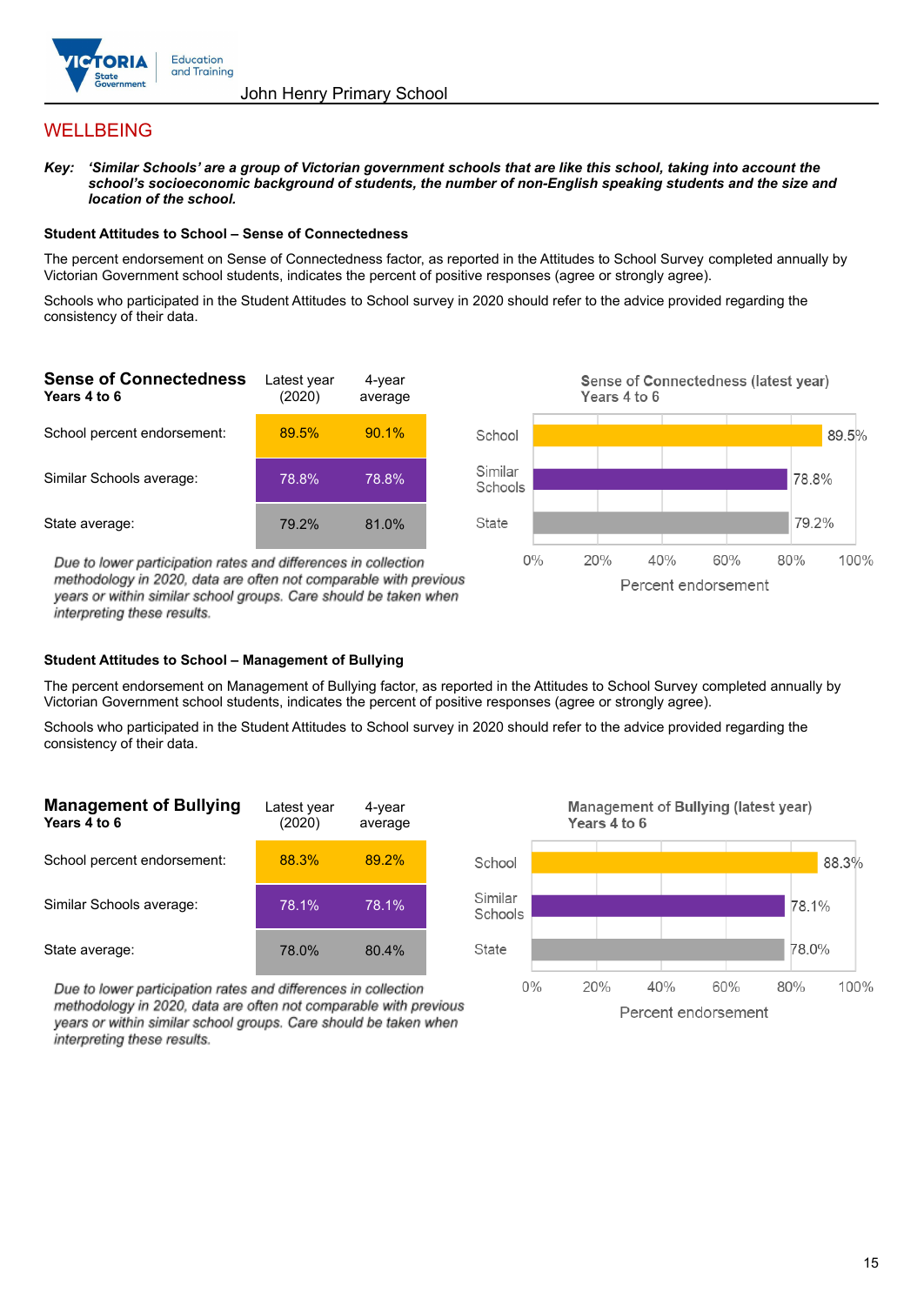

# **Financial Performance and Position**

FINANCIAL PERFORMANCE - OPERATING STATEMENT SUMMARY FOR THE YEAR ENDING 31 DECEMBER, 2020

| <b>Revenue</b>                        | <b>Actual</b> |
|---------------------------------------|---------------|
| <b>Student Resource Package</b>       | \$6,950,858   |
| <b>Government Provided DET Grants</b> | \$968,286     |
| Government Grants Commonwealth        | \$11,721      |
| <b>Government Grants State</b>        | <b>NDA</b>    |
| Revenue Other                         | \$53,696      |
| <b>Locally Raised Funds</b>           | \$293,717     |
| <b>Capital Grants</b>                 | <b>NDA</b>    |
| <b>Total Operating Revenue</b>        | \$8,278,278   |

| Equity <sup>1</sup>                                           | <b>Actual</b> |
|---------------------------------------------------------------|---------------|
| Equity (Social Disadvantage)                                  | \$197,415     |
| Equity (Catch Up)                                             | NDA           |
| <b>Transition Funding</b>                                     | NDA           |
| Equity (Social Disadvantage -<br><b>Extraordinary Growth)</b> | NDA           |
| <b>Equity Total</b>                                           | \$197,415     |

| <b>Expenditure</b>                    | <b>Actual</b> |
|---------------------------------------|---------------|
| Student Resource Package <sup>2</sup> | \$6,741,008   |
| Adjustments                           | <b>NDA</b>    |
| <b>Books &amp; Publications</b>       | \$21,780      |
| Camps/Excursions/Activities           | \$68,889      |
| <b>Communication Costs</b>            | \$12,075      |
| Consumables                           | \$146,297     |
| Miscellaneous Expense <sup>3</sup>    | \$28,403      |
| <b>Professional Development</b>       | \$55,544      |
| Equipment/Maintenance/Hire            | \$181,891     |
| <b>Property Services</b>              | \$86          |
| Salaries & Allowances <sup>4</sup>    | \$79,084      |
| <b>Support Services</b>               | \$46,368      |
| Trading & Fundraising                 | \$105,833     |
| <b>Motor Vehicle Expenses</b>         | \$55          |
| <b>Travel &amp; Subsistence</b>       | \$4,212       |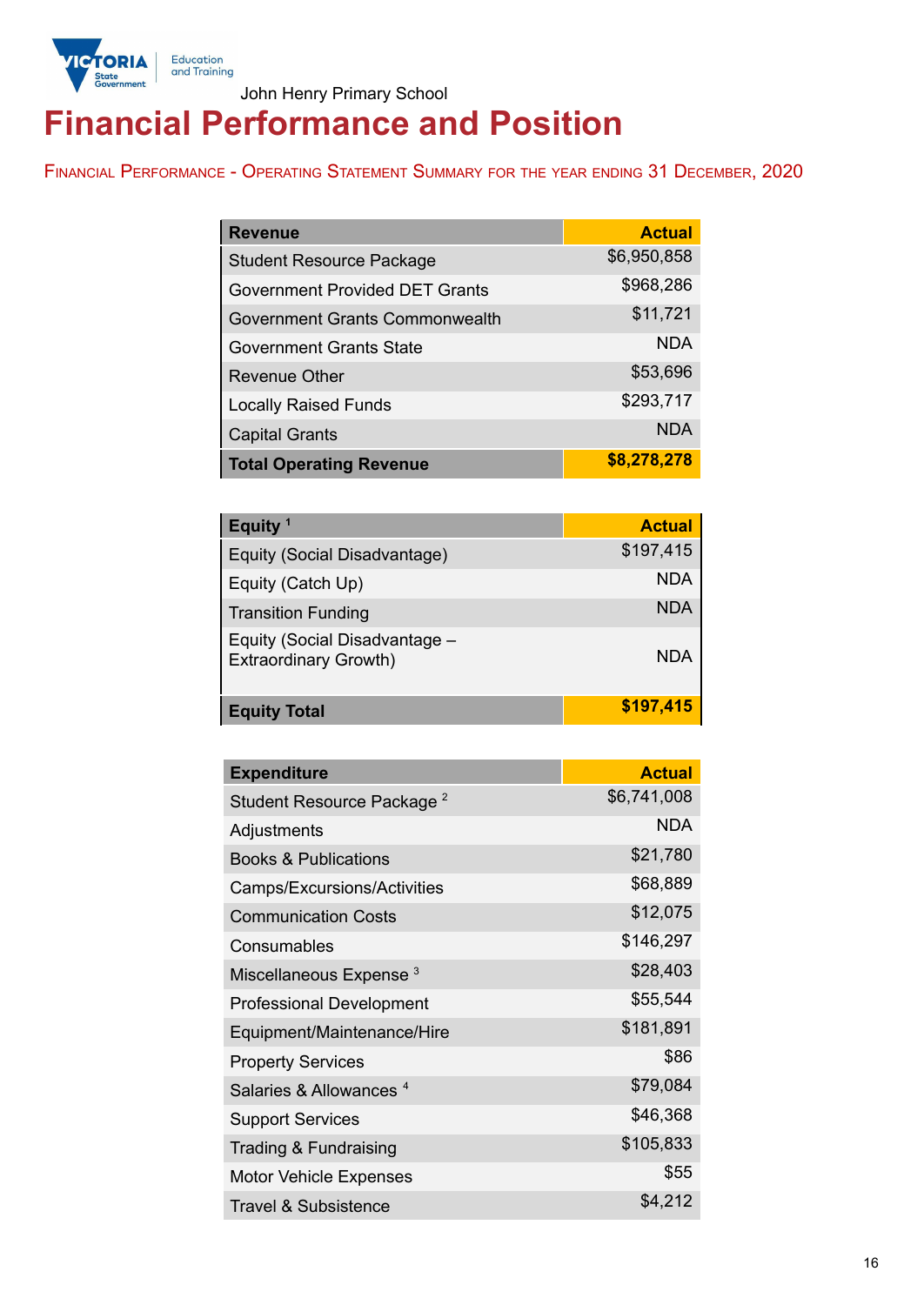

| Utilities                             | \$89,803    |
|---------------------------------------|-------------|
| <b>Total Operating Expenditure</b>    | \$7,581,328 |
| <b>Net Operating Surplus/-Deficit</b> | \$696,950   |
| <b>Asset Acquisitions</b>             | <b>NDA</b>  |

(1) The equity funding reported above is a subset of the overall revenue reported by the school.

(2) Student Resource Package Expenditure figures are as of 02 Mar 2021 and are subject to change during the reconciliation process.

(3) Miscellaneous Expenses include bank charges, administration expenses, insurance and taxation charges.

(4) Salaries and Allowances refers to school-level payroll.